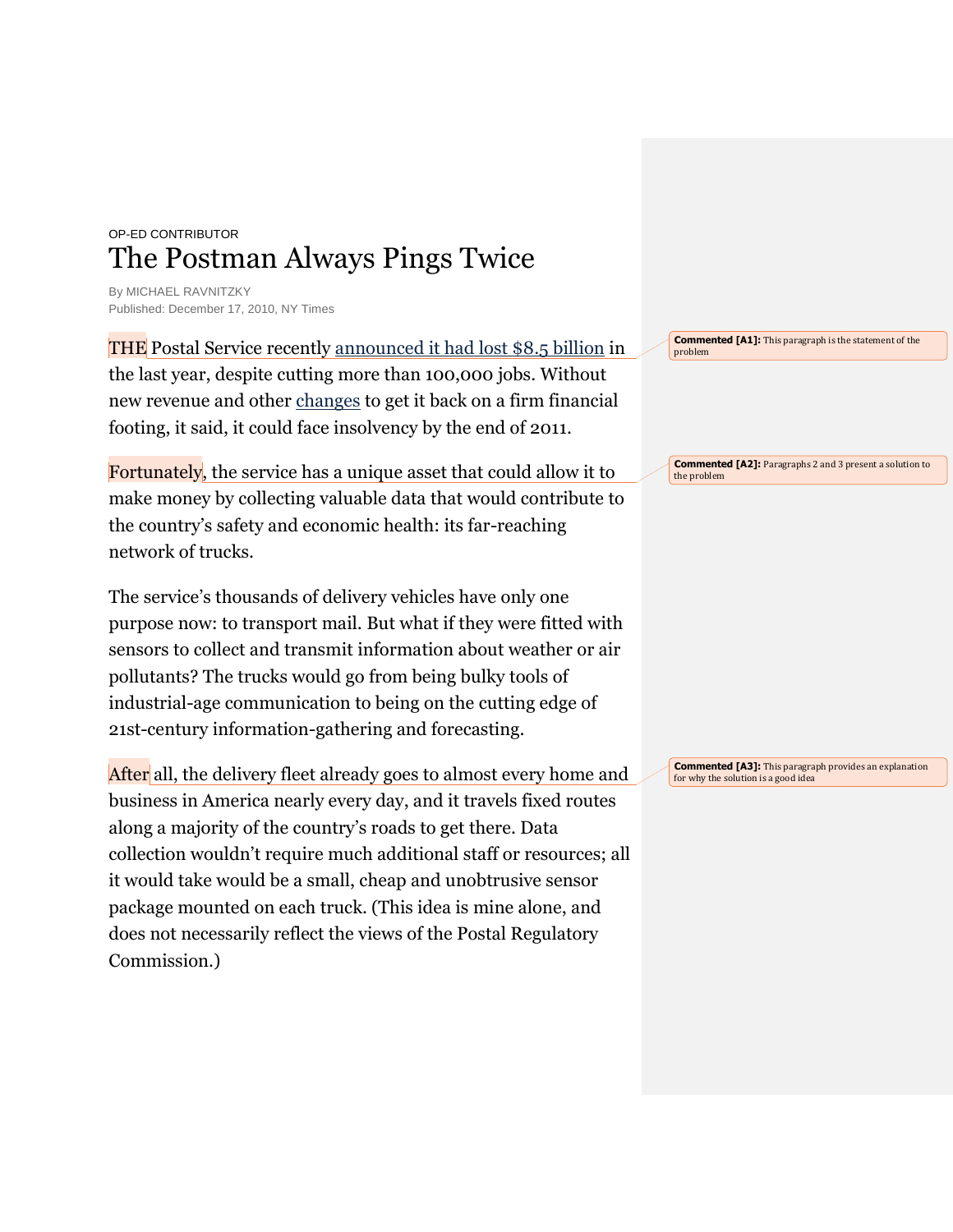The key elements for the project already exist, including tiny, inexpensive G.P.S. receivers and radio uplinks, features found in today's smart phones. The sensors would operate without distracting the drivers from their primary responsibilities. The service could also minimize startup costs by teaming up with a company to develop, install and operate the equipment. One company under contract with the National Weather Service is already installing environmental sensors on long-haul commercial buses to enhance weather forecasting.

The data gathered by these truck-mounted sensors would establish a baseline map of ordinary conditions, making it significantly easier to spot a problem or anomaly. Such a system could aid in homeland security by rapidly detecting chemical agents, radiological materials and, eventually, biological attacks; it could also collect detailed data to improve weather forecasts. And it could assess road quality, catalog potholes and provide early warning of unsafe road conditions like black ice.

A system like this could also detect gaps in cell-tower coverage, weak radio and television signals and sources of radio frequency interference. This data could help provide uninterrupted communication services and promote more efficient use of the broadcast spectrum.

One logical way to start would be for the service to work with other federal agencies, or to lease space on certain trucks to permit testing of smart sensors by businesses, nonprofits or university researchers.

**Commented [A4]:** More explanation

**Commented [A5]:** This paragraph and the next one talk about the benefits to be obtained from following the recommendation

**Commented [A6]:** This paragraph describes how the recommendations might be implemented